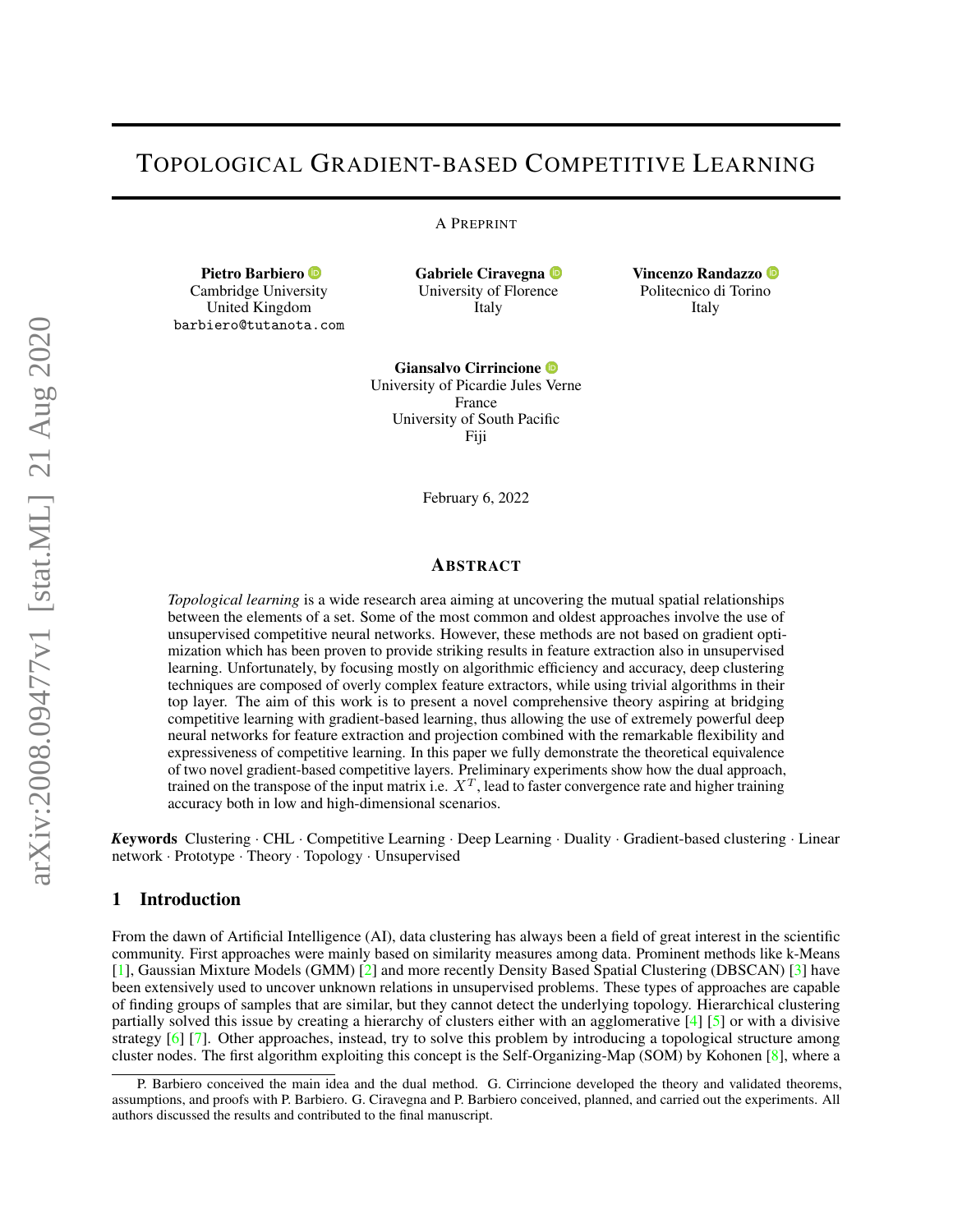neural network is trained to represent the input space using a grid, whose number of units and their connections, i.e. the topology, is defined in advance. Alternatively, techniques such as Neural Gas (NG) [\[9\]](#page-10-8), Growing Neural Gas (GNG) [\[10\]](#page-10-9) and their variants [\[11,](#page-10-10) [12,](#page-10-11) [13\]](#page-10-12) apply the the Competitive Hebbian Learning (CHL) [\[14,](#page-10-13) [15,](#page-10-14) [16\]](#page-10-15) for defining local topology; indeed, given an input sample, the two closest neurons, called first and second winners, are linked by an edge [\[17,](#page-10-16) [18\]](#page-10-17). All the previous cited methods belong to the *competitive learning* field; here, units compete to represent the input sample, i.e. they move towards it depending on their distances and the network current topology (neighbourhoods). Another issue concerning the above-cited methods is the well-known curse of dimensionality [\[19,](#page-10-18) [20\]](#page-10-19). Euclidean measures are no more effective when dealing with high-dimensional data such as images. To this aim, many works proposed dimensionality reduction and feature extraction methods as pre-processing before the clustering step like Principal Component Analysis (PCA) [\[21\]](#page-10-20) and kernel functions. These methods are indeed capable of mapping row data into a feature space with a much lower dimensionality. However, the effectiveness of such techniques is limited when dealing with complex latent structures. Recently, however, Deep Neural Networks (DNN), and more specifically Convolutional Neural Network (CNN) [\[22\]](#page-10-21), have incredibly improved processing performances when dealing with highly-dimensional data in supervised learning. As a consequence, many approaches tried to apply these methods also to the unsupervised learning field. Deep neural networks are capable to transform high-dimensional data into clustering-friendly representations. By employing DNN, clustering and feature transformation are now treated as a single task. DNN architecture may be directly trained through the optimization of a clustering loss. The choice of the learning function is particularly important when dealing with this type of architecture. As a matter of fact, straightforward employment of DNN may lead to corrupted feature transformation, where data are mapped to compact clusters that do not reflect the real data topology. In order to overcome this issue, some works proposed to exploit both unsupervised and supervised network pre-training, weight regularization, and data augmentation techniques. For what concerns unsupervised network pre-training, common strategies consider training Restricted Boltzmann Machines (RBM)  $[23]$  or AutoEncoders (AE)  $[24]$  and later fine-tune the networks (only the encoder for AE) through a clustering learning function only  $[25]$   $[26]$ . Supervised pre-training techniques are instead commonly employed when dealing with image data. Indeed, classical clustering algorithms perform well when using the feature extracted from the last layer of a CNN, pre-trained on big image dataset as ImageNet [\[27\]](#page-11-0). Direct approaches that do not consider any network pre-training, have been recently proposed in [\[28\]](#page-11-1), [\[29\]](#page-11-2), [\[30\]](#page-11-3). Otherwise, clustering learning procedures may be integrated with a network learning process. This allows the employment of more complex architectures like Autoencoders (AE), Variational-Autoencoders (VAE) or Generative Adversarial Networks (GAN). Such techniques commonly consider a double stage learning in which they first learn a good representation of the input space through a network loss function and later fine tune the network by also optimizing a clustering-specific loss.

To the best of our knowledge, however, no previous work proposed to join the strength of DNN with the higher representation capabilities of competitive learning approaches. In this work, we study two possible variants of a neural network architecture in which competitive learning is taken into consideration by the loss function. The proposed architectures can either be employed by themselves or they can be placed on top of more complex neural architectures such as AE, CNN, VAE or GAN.

This work is organized in three main sections. The first one describes two novel methods that can be used to join competitive and gradient-based learning, namely the *gradient-based competitive layer* (GBC layer) and the *dual GBC layer* (DGBC layer). The following section presents preliminary experiments showing the benefits and the differences of the two approaches. Finally, the last section describes how the methods presented in this work can be further developed and extended.

# 2 Gradient-based competitive layers

This section describes two different approaches that join competitive and gradient-based learning. In a standard competitive layer [\[31,](#page-11-4) [32,](#page-11-5) [33\]](#page-11-6), every competing neuron is described by a vector of weights  $w_i$ , representing the position of the neuron (a.k.a. *prototype*) in the input space. The inverse of the Euclidean distance between the input data  $x_k$ and the weight vector  $w_i$  represents the similarity between the input and the prototype. For every input vector  $x_k$ , the prototypes *compete* with each other to see which one of them is the most similar to that particular input vector. By following the Competitive Hebbian Learning (CHL) rule  $[14, 15]$  $[14, 15]$  $[14, 15]$ , the two closest prototypes to  $x_k$  are connected using an edge, representing their mutual activation.

In general, competitive learning is based on more or less heuristic rules. Instead, the family of k-Means algorithms is justified by the minimization of a loss function, representing the quantization error. The first proposed approach (GBC layer), instead, is based directly on the minimization of this loss. This is performed by using a first-order gradient technique, for straightly estimating the prototypes. Adding this layer to the top of a deep neural network, a deep clustering can be performed by backpropagating the gradient information from the clustering to the previous layers. As a consequence, the benefits of using a powerful feature extractor and a sophisticated topological learning algorithm can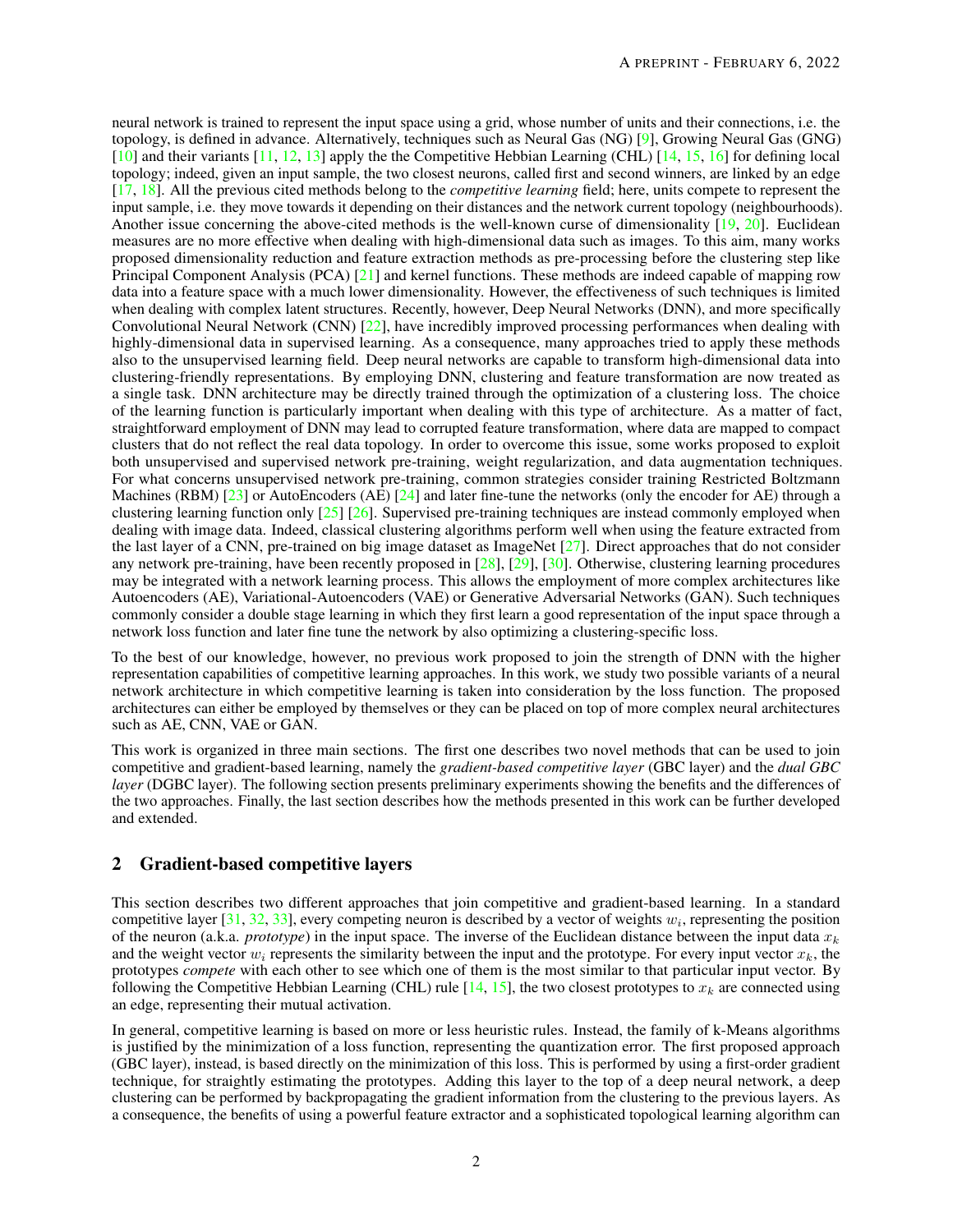be both exploited. However, the loss used by this approach is only function of the training set and the weights of the layer (the output neuron weights are the prototypes). This means the outputs of the layer are not taken into account. In this sense, the first approach is better interpreted as a straight competitive learning on the input set than a true layer to be added. The second approach (dual GBC layer) is more *neural*, because it represents a true transformation of the inputs. It is an alternative approach for the implementation of a competitive layer which is trained using the transpose of the input matrix, i.e.  $X^T$ .

#### 2.1 A new insight in neural theory

A deep neural network can be interpreted as a nonlinear function f mapping input data  $x \in \mathbb{R}^d$  into a different representation  $y \in \mathbb{R}^p$  which is optimized according to an error function  $\mathcal{L}$ . Hence, a concise representation of a neural network is a pair  $(f, \mathcal{L})$  such that:

$$
f: \mathbb{R}^d \to \mathbb{R}^p, \quad \mathcal{L}: \cdot \to \mathbb{R}
$$
 (1)

The relationship between  $d$  and  $p$  and the kind of loss function used to train the model determine the kind of learning task. In most settings, deep neural networks are used to contract the input space into an interpretable codomain where the performance of the network can be easily assessed. For instance, if  $p = 1$  and the loss function is the mean squared error between the output of the network ( $y \in \mathbb{R}$ ) and a target variable ( $t \in \mathbb{R}$ ), the learning task is called regression:

$$
f: \mathbb{R}^d \to \mathbb{R}, \quad \mathcal{L} = mse(y, t) \tag{2}
$$

Another common learning task is classification which can be obtained by setting  $p = c$ , where c corresponds to the number of classes, and by using a cross-entropy error function  $H$ :

$$
f: \mathbb{R}^d \to \mathbb{R}^c, \quad \mathcal{L} = H(y, t) \tag{3}
$$

In practice, the training process is performed using a dataset composed of objects  $X \in \mathbb{R}^{n,d}$  and (for supervised tasks) targets  $T \in \mathbb{R}^{n,p}$ , where n is the number of samples, d the number of input features, and p the number of output features. Hence, the result of the training process can be seen as a projection of the input matrix  $X$  into a (usually) lower dimensional representation  $Y$ :

$$
f : \mathbb{R}^{n,d} \to \mathbb{R}^{n,p} \qquad \text{[usually } p \ll d\text{]}
$$
\n
$$
Y = f(X) \tag{4}
$$

Therefore, a deep neural network can be summarized as a nonlinear map *reducing* the number of columns of a matrix, while keeping the original number of rows. If the rows of the input matrix represent a set of samples and the columns a set of features (as it usually is), then the neural network is actually shrinking the number of features.

However, if we consider the transpose problem, where  $X^T \in \mathbb{R}^{d,n}$ , the neural network can still be used to transform the input matrix into useful representations. Also in this case, the output must keep the same number of rows of the input by construction, i.e.  $Y \in \mathbb{R}^{d,k}$ . If  $k < n$  the neural network is *contracting* the input, while if  $k > n$  the neural network is *augmenting* the input. While normally neural networks are used to generate an abstract representation of the input features useful for supervised tasks like classification or regression, the transpose problem can be used to generate an abstract representation of the input samples useful for learning the topology of the input manifold. In fact, by choosing an appropriate clustering error function  $C$  we can define a deep neural network learning the positions of cluster centroids (a.k.a. *prototypes*) as:

$$
f: \mathbb{R}^{d,n} \to \mathbb{R}^{d,k}, \quad \mathcal{L} = \mathcal{C}
$$
 (5)

where k corresponds to the number of output units of the network. Each of the k output unit returns as output a  $q^T \in \mathbb{R}^d$ vector representing a position in the feature space  $\mathbb{R}^d$ . Hence, by optimizing such positions according to a clustering error function, the neural network can learn prototypes corresponding to cluster centroids.

### 2.2 Duality theory

The intuitions outlined in the previous section can be formalized in a general theory which considers the duality properties between a linear single-layer neural network and its dual, defined as a network which learns on the transpose of the input matrix and has the same number of neurons.

Consider a single layer neural network whose outputs have linear activation functions. There are d input units and  $k$ output units which represent a continuous signal in case of regression or class membership (posterior probabilities in case of cross entropy error function) in case of classification. A batch of n samples, say  $X$ , is fed to the network. The weight matrix is  $W_1$ , where the element  $w_{ij}$  represents the weight from the input unit j to the neuron i. The single layer neural network with linear activation functions in the lower scheme is here called the dual network of the former one. It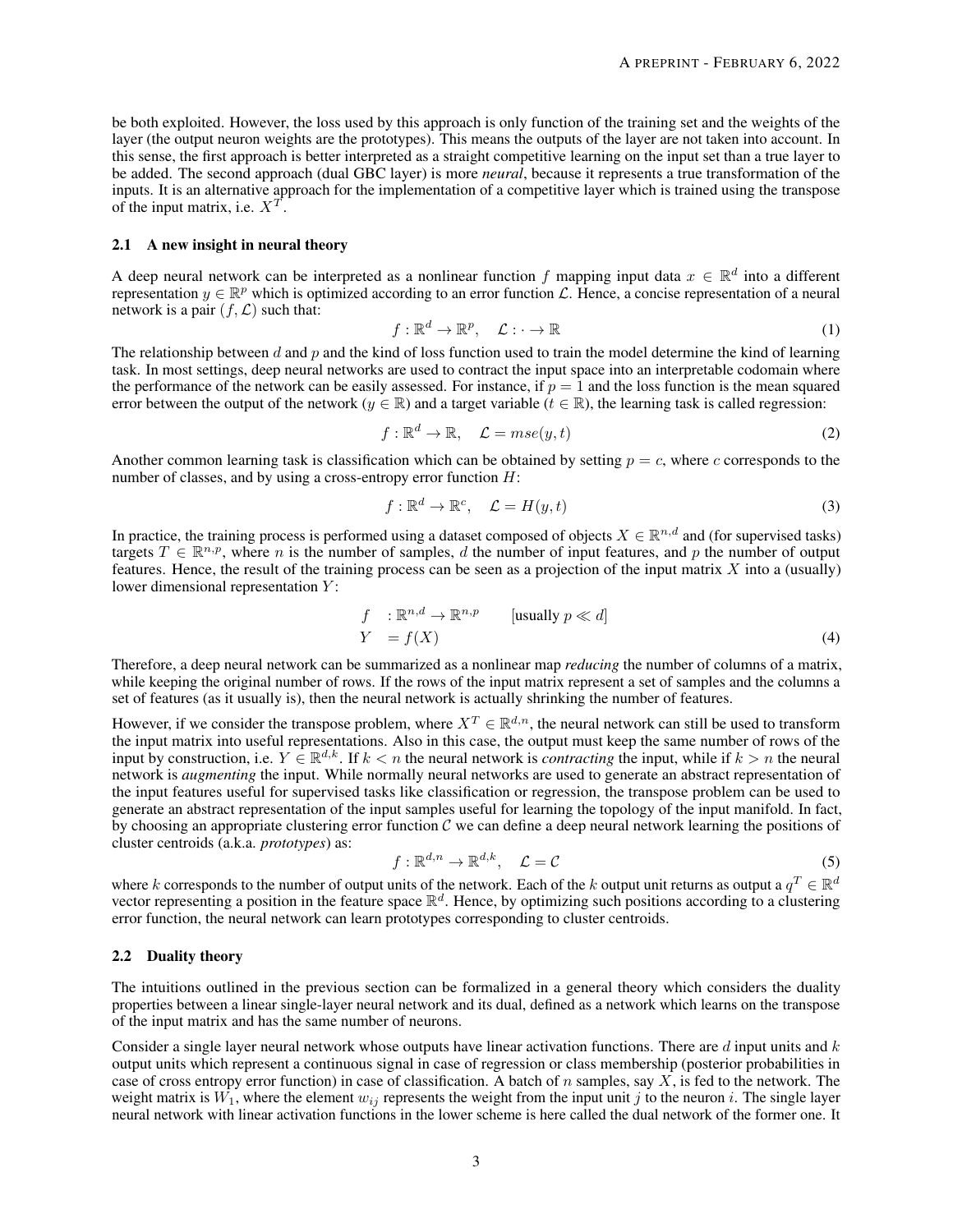

<span id="page-3-0"></span>Figure 1: Dual linear single-layer neural networks.

has the same number of outputs and  $n$  inputs. It is trained on the transpose of the original  $X$  database. Its weight matrix is  $W_2$  and the output batch is  $Y_2$ . The following theorems state the duality conditions of the two architectures. Figure [1](#page-3-0) represents the two networks and their duality.

<span id="page-3-1"></span>Theorem 1 (Network duality in competitive learning). *Given a loss function for competitive learning based on prototypes, a single linear network (base) whose weight output neurons are the prototypes is equivalent to another (dual) whose outputs are the prototypes, under the following assumptions:*

- *1. the input matrix of the dual network is the transpose of the input matrix of the base network;*
- *2. the samples of the input matrix* X *are uncorrelated with unit variance*

*Proof.* Consider a loss function based on prototypes, whose minimization is required for competitive learning. From the assumption on the inputs (rows of the matrix X), it results  $XX^T = I_d$ . A single layer linear network is represented by the matrix formula:

$$
Y = W X = \left[ \text{prototype}_1 \dots \text{prototype}_k \right] X \tag{6}
$$

By multiplying on the right by  $X^T$ , it holds:

$$
WXX^T = YX^T \tag{7}
$$

Under the second assumption:

$$
W = \left[\text{prototype}_1 \dots \text{prototype}_k\right] = Y X^T \tag{8}
$$

This equation represents a (dual) linear network whose outputs are the prototypes  $W$ . Considering that the same loss function is used for both cases, the two networks are equivalent.  $\Box$ 

This theorem directly applies to the GBC (base) and DGBC (dual) neural networks if the assumption 2 holds for the training set. If not, a preprocessing, e.g. batch normalization, can be performed.

**Theorem 2** (Impossible complete duality). *Two dual networks cannot share weights as*  $W_1 = Y_2$  *and*  $W_2 = Y_1$ *(complete dual constraint), except if the samples of the input matrix* X *are uncorrelated with unit variance.*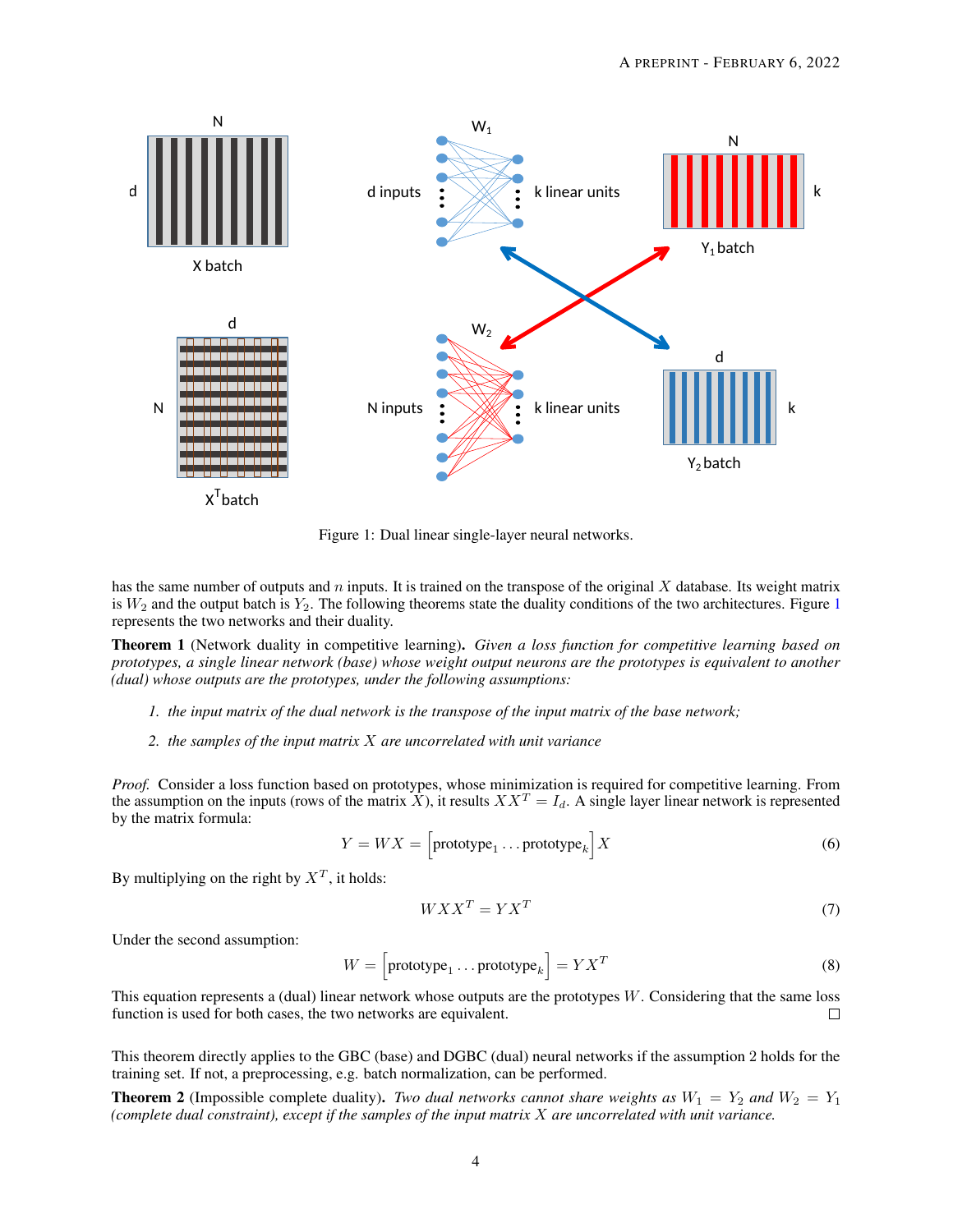*Proof.* From the duality of networks and their linearity, for an entire batch it follows:

$$
\begin{aligned}\n\begin{cases}\nY_1 &= W_1 X \\
Y_2 &= W_2 X^T\n\end{cases} &\implies \quad W_1 = Y_1 X^T \\
&\implies \quad W_1 = W_1 X X^T \\
&\implies \quad XX^T = I_d\n\end{cases} \tag{9}
$$

$$
\begin{aligned}\n\begin{cases}\nY_1 &= W_1 X \\
Y_2 &= W_2 X^T\n\end{cases} &\implies \quad W_2 = Y_2 X^T \\
&\implies \quad W_2 = W_2 X^T X \\
&\implies \quad X^T X = I_n\n\end{aligned}\n\tag{10}
$$

where  $I_d$  and  $I_n$  are the identity matrices of size d and n, respectively. These two final conditions are only possible if the samples of the input matrix  $X$  are uncorrelated with unit variance, which is not the case in (almost all) machine learning applications.  $\Box$ 

Theorem 3 (Half duality I). *Given two dual networks, if the samples of the input matrix* X *are uncorrelated with unit variance and if*  $W_1 = Y_2$  *(first dual constraint), then*  $W_2 = Y_1$  *(second dual constraint).* 

*Proof.* From the first dual constraint (see Figure [2,](#page-5-0) right), for the second network it stems:

$$
Y_2 = W_1 = W_2 X^T \tag{11}
$$

Hence:

$$
Y_1 = W_1 X \implies Y_1 = W_2 X^T X \tag{12}
$$

under the second assumption on  $X^T$  from Theorem [1,](#page-3-1) which implies  $X^T X = I_n$ , the result follows (see Figure [2,](#page-5-0) left).

<span id="page-4-0"></span>Theorem 4 (Half duality II). *Given two dual networks, if the samples of the input matrix* X *are uncorrelated with unit variance and if*  $W_2 = Y_1$  *(second dual constraint), then*  $W_1 = Y_2$  *(first dual constraint).* 

*Proof.* From the second dual constraint (see Figure [2,](#page-5-0) left), for the second network it stems:

$$
Y_1 = W_2 = W_1 X \tag{13}
$$

From the assumption on the inputs (rows of the matrix X), it results  $XX^T = I_d$ . The first neural architecture yields (see Figure [2,](#page-5-0) right):

$$
Y_2 = W_2 X^T \implies Y_2 = W_1 X X^T = W_1 \tag{14}
$$

 $\Box$ 

Theorem [4](#page-4-0) justifies the use of the first single-layer neural network as a competitive layer.

## 2.3 Analysis of the learning process

The theorems illustrated in the last section establish a set of conditions under which a base competitive layer (e.g. GBC) and its dual network (e.g. DGBC) are equivalent. However, this theory shows such an equivalence only in terms of the architecture of the two neural networks. By analyzing the forward and the backward pass, the learning process of the two layers is quite different. In particular, in the GBC layer there is no forward pass as  $Y_1$  is not computed nor considered and the prototype matrix is just the weight matrix  $W_1$ :

$$
P_1 = \left[ \text{prototype}_1, \dots, \text{prototype}_k \right] = W_1 \tag{15}
$$

where prototype<sub>i</sub>  $\in \mathbb{R}^{d \times 1}$ . In the dual network, instead, the prototype matrix corresponds to the output  $Y_2$ ; hence, the forward pass is a linear transformation of the input  $X^T$  through the weight matrix  $W_2$ :

$$
P_2 = \begin{bmatrix} \text{prototype}_1 \dots \text{prototype}_k \end{bmatrix}^T = Y_2 = W_2 X^T = \\ = \begin{bmatrix} \mathbf{w}_1^T \mathbf{f}_1 & \mathbf{w}_1^T \mathbf{f}_2 & \dots & \mathbf{w}_1^T \mathbf{f}_d \\ \mathbf{w}_2^T \mathbf{f}_1 & \mathbf{w}_2^T \mathbf{f}_2 & \dots & \mathbf{w}_2^T \mathbf{f}_d \\ \dots & \dots & \vdots \\ \mathbf{w}_k^T \mathbf{f}_1 & \mathbf{w}_k^T \mathbf{f}_2 & \dots & \mathbf{w}_k^T \mathbf{f}_d \end{bmatrix}
$$
(16)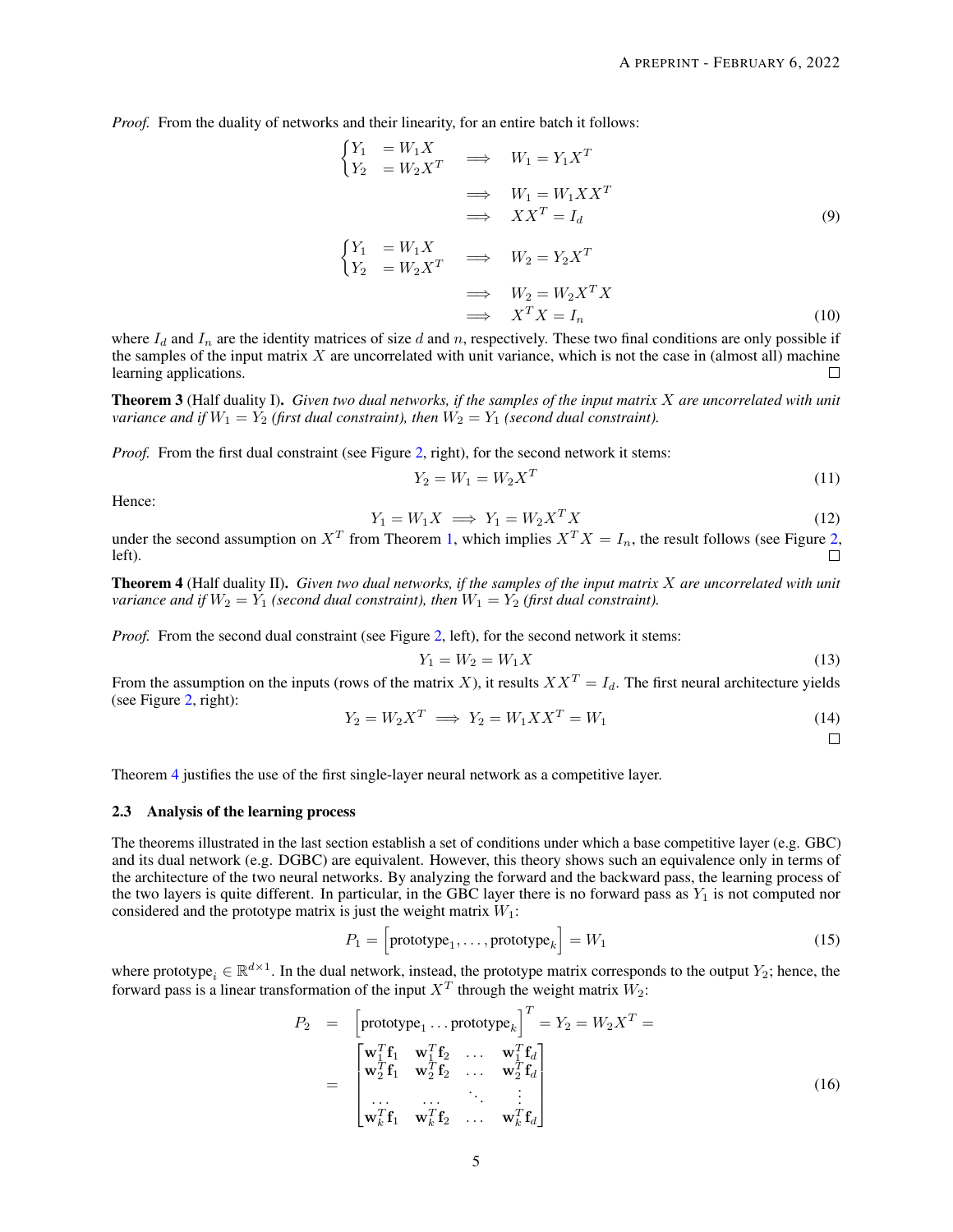

<span id="page-5-0"></span>Figure 2: Half dualities.

where  $w_i$  is the weight vector of the *i*-th output neuron of the dual network and  $f_i$  is the *i*-th feature over all samples of the input matrix X. The components of each prototype are computed using a constant weight  $w_i$ , because  $P_2$  is an outer product, which has rank 1. Besides, each component is computed as it were a one dimensional learning problem. For instance, the first component of the prototypes is  $\left[\mathbf{w}_1^T\mathbf{f}_1 \dots \mathbf{w}_k^T\mathbf{f}_1\right]^T$ ; which means that the first component of all  $\mathcal{I}^T$ the prototypes is computed by considering just the first feature  $f_1$ . Hence, each component is independent from all the other features of the input matrix, allowing the forward pass to be just like a collection of  $d$  one-dimensional problems.

Such differences in the forward pass have an impact on the backward pass as well, even if the form of the loss function is the same for both systems. However, the parameters of the optimization are not the same. For the base network:

$$
\mathcal{L} = \mathcal{L}(X, W_1) \tag{17}
$$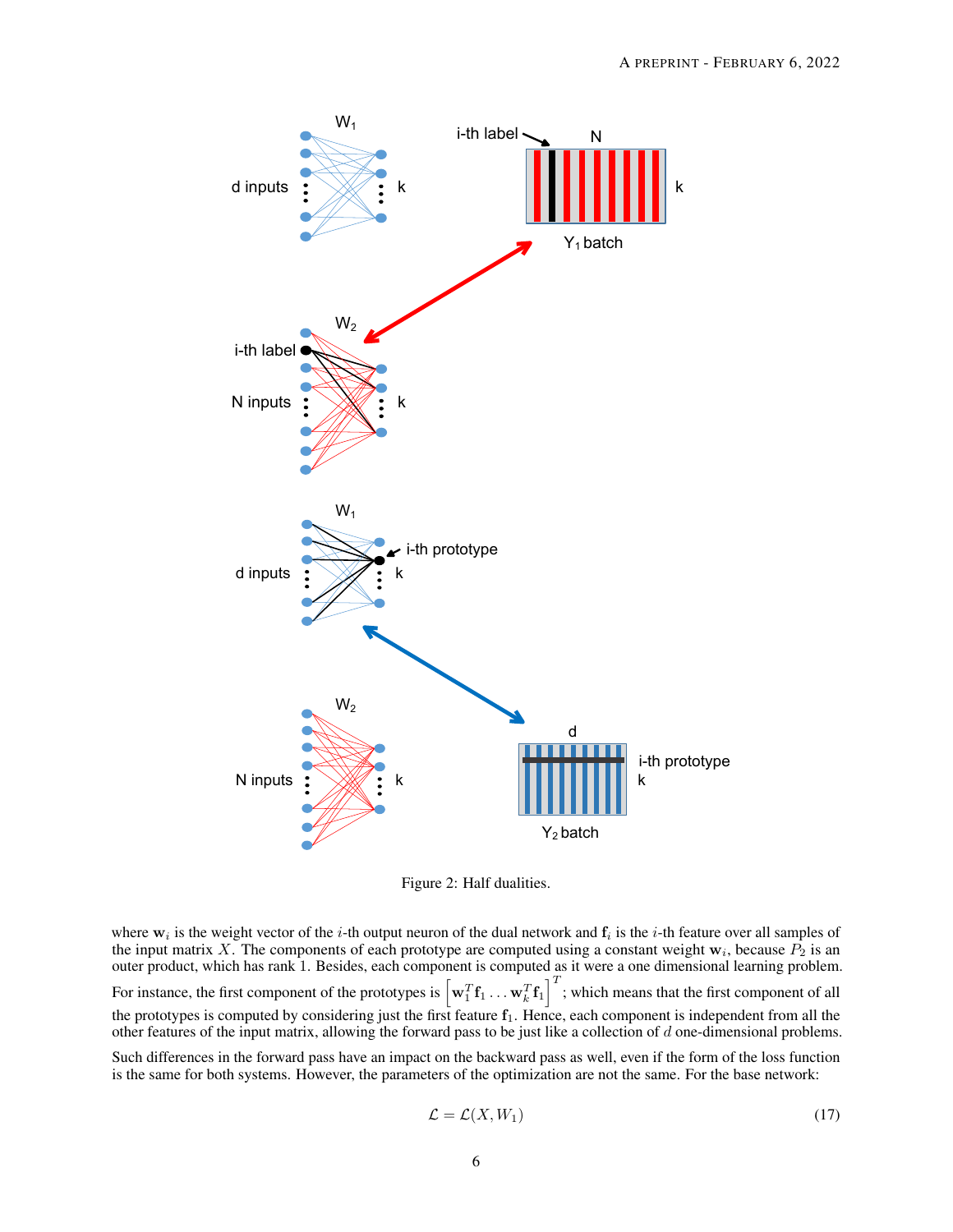while for the dual network:

$$
\mathcal{L} = \mathcal{L}(X^T, Y) \tag{18}
$$

where Y is a linear transformation (filter) represented by  $W_2$ . In the base competitive layer the gradient of the loss function with respect to the weights  $W_1$  is computed directly as:

$$
\nabla \mathcal{L}(W_1) = \frac{d\mathcal{L}}{dW_1}
$$
 (19)

On the other hand, in the dual competitive layer, the chain rule is required to computed the gradient with respect to the weights  $W_2$  as the loss function depends on the prototypes  $Y_2$ :

$$
\nabla \mathcal{L}(W_2) = \frac{d\mathcal{L}}{dW_2} = \frac{d\mathcal{L}}{dY_2} \cdot \frac{dY_2}{dW_2}
$$
\n(20)

As a result, despite the architecture of the two layers is equivalent, the learning process is quite different.

#### 2.4 Qualitative analysis and comparison

The differences outlined in the previous subsection may have an impact in favoring one or the other layer depending on the problem. The main advantage of using the base competitive layer consists in a lower computational cost, as the forward pass is not required and the backward pass is much easier to compute. Besides, for low dimensional datasets, i.e. when  $N \gg d$ , the size of the weight matrix  $W_1$  is  $d \times k$ , while the size of  $W_2$  is  $N \times k$ . This means that the number of parameters of the dual network is much higher with respect to the base layer, leading to a even higher computational cost. However, by having more parameters, the dual layer may have an advantage in terms of flexibility and in finding better local minima. On the other hand, in high-dimensional settings, when  $N \ll d$ , the matrix  $W_1$  is much larger than  $W_2$ . Hence, by having fewer parameters to optimize, the dual layer behaves like a system with a larger set of constraints, leading to smoother gradient flows and less overfitting.

Furthermore, another reason why the dual layer might be less sensitive to the number of features may depend on its learning process. Indeed, the forward pass decouples the original problem into a set of d one-dimensional problems, while the loss function and the gradient perform the coupling of such problems. Finally, by considering how the two layers build their prototypes, the dual network seems more suitable for joining with deep neural networks. Indeed, the base network is an atypical layer as it does not perform a forward pass at all. The dual network, instead, is more similar to a regular layer as it applies a linear transformation to its input. This latter linear map could also be generalized to a nonlinear transformation by stacking a set of dense layers with nonlinear activation functions.

#### 2.5 Deep dual clustering

The fact that the dual layer is designed for using the gradient of the loss function for training allows to back-propagate to other previous layers in order to preprocess implicitly the training set. The same can be said for the base network. However, the latter is not a true layer. Indeed, it is simply a minimization process in which the weights are directly estimated. For this reason, the output has no meaning. Instead, the dual one has meaningful outputs and, so, has the same nature of the blocks composing a deep neural network.

The deep dual network is composed of a stack of fully-connected layers. The first layer is fed with the transpose of the input matrix X and the last layer is the dual linear layer. All the hidden layers have non linear activation functions (*tanh*), but the output layer is linear. This approach allows the invariance of the feature dimension at each layer. Instead, it is the number of samples that changes at each step. In this way, clustering centroids are directly estimated in the original input space, despite the fact that they are pre-processed in the hidden layers.

#### 2.6 Extension to topological clustering

Topological clustering refers to a class of techniques where cluster centroids are connected during the learning process such that a Delaunay triangulation of the data manifold is induced. One of the most common approaches employs CHL at this purpose: If two prototypes are the two closest centroids for the same sample, an edge is created between them, representing their mutual relationship outlined by the common neighborhood.

The framework developed in the previous section can be easily adapted to accommodate for this kind of learning task. In this sense, the loss function main term represents a clustering index, the quantization error or the ratio between interand intra-cluster distances. However, in order to learn the minimal topological relationship, the loss function can be augmented by a Lagrangian term accounting for the complexity of the network connecting prototypes. At the end of each epoch, the adjacency matrix E, which represents the connections between prototypes using CHL, is computed and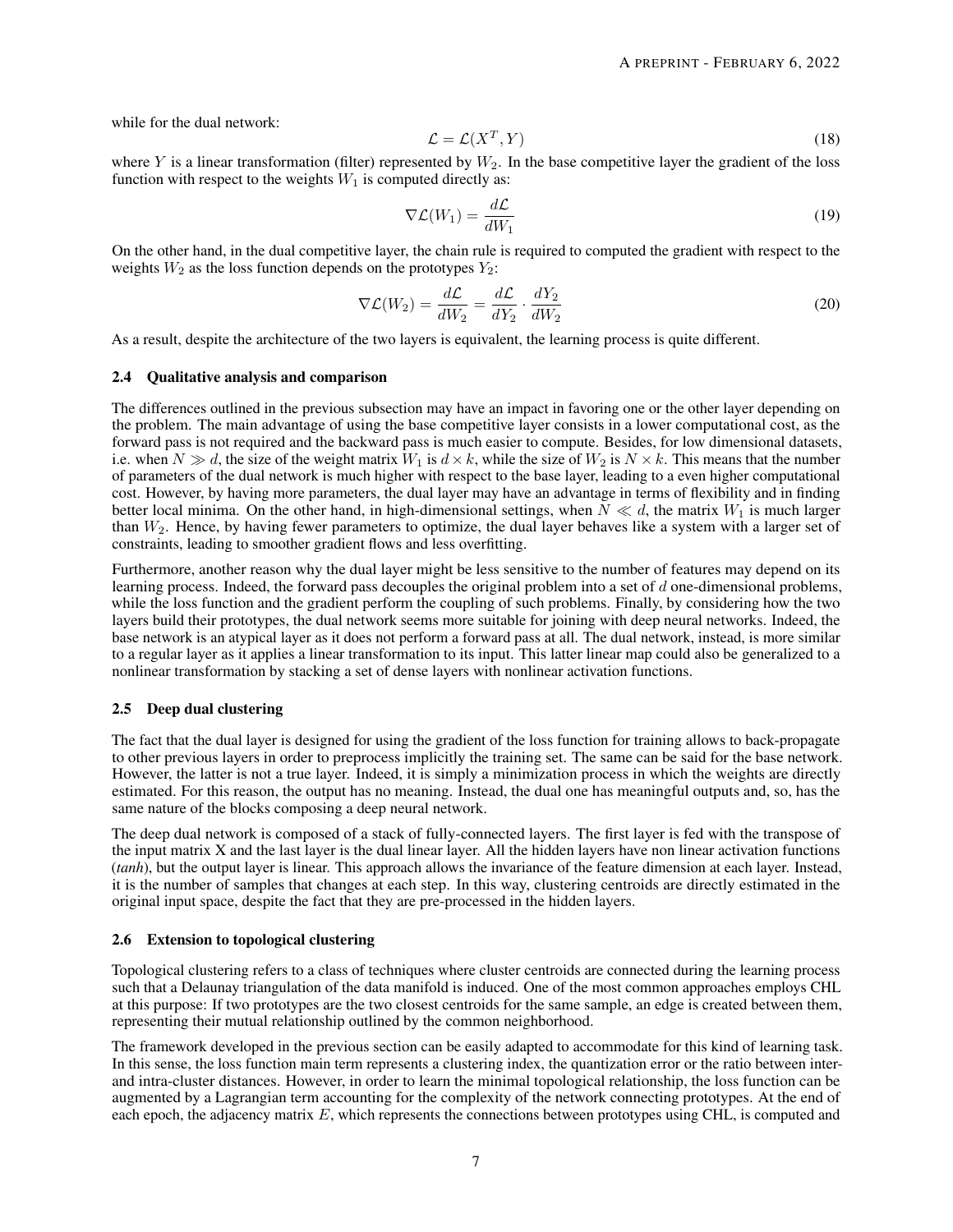

<span id="page-7-0"></span>Figure 3: Comparison GBC (blue line) and DGBC (red line) over 10 runs on three metrics: the quantization error (top row), the norm of the matrix of the edges (middle row), and the number of valid prototypes (bottom row). The metrics are computed on three different datasets: *Spiral* (left column), *Moons* (middle column), and *Circles* (right column).

its norm is also included in the loss function. The gradient of the resulting loss can be computed in order to optimize prototypes' positions such that the complexity of the connections is minimized. The overall loss function looks like:

$$
\mathcal{L} = \mathcal{Q} + \lambda ||E||_2 \tag{21}
$$

where  $Q$  is the quantization error (average squared Euclidean distance between samples and corresponding centroids) and  $E$  is the adjacency matrix representing the connections between prototypes. At the end of the learning process, prototypes without connections and with an empty Voronoi set can be pruned. Hence, the number of output units in the last layer represents an upper bound of the number of valid prototypes, as the neural network will automatically prune redundant centroids.

# 3 Experimental evaluation

In order to validate the theory with non-trivial experiments and to analyze the differences of the two learning approaches, the base competitive layer and its dual network are compared on three synthetic datasets containing clusters of different shapes and sizes. Table [1](#page-8-0) summarizes the main characteristics of each experiment. The first dataset is composed of samples drawn from a two-dimensional Archimedean spiral (*Spiral*). The second dataset consists of samples drawn from two half semicircles (*Moons*). The last one is composed of two concentric circles (*Circles*). Each dataset is normalized by removing the mean and scaling to unit variance before fitting neural models. For all the experiments, the number of output units  $k$  of the dual network is set to 30. A grid-search optimization is conducted for tuning the hyperparameters. The learning rate is set to  $\epsilon = 0.008$  for the base competitive layer and to  $\epsilon = 0.0008$  for its dual layer. Besides, for both networks, the number of epochs is equal to  $\eta = 400$  while the Lagrangian multiplier to  $\lambda = 0.01$ . For each dataset, both networks are trained 10 times using different initialization seeds in order to statistically compare their performance. All the code has been implemented in Python 3, relying upon open-source libraries [\[34,](#page-11-7) [35\]](#page-11-8).

Qualitative results are presented in Figure [4.](#page-8-1) The solutions provided by the base competitive layer are shown in the first row, while the dual network ones are in the second row. Nodes (prototypes) belonging to the same connected component are linked with edges according to their neighborhood. Samples are represented with different colors depending on the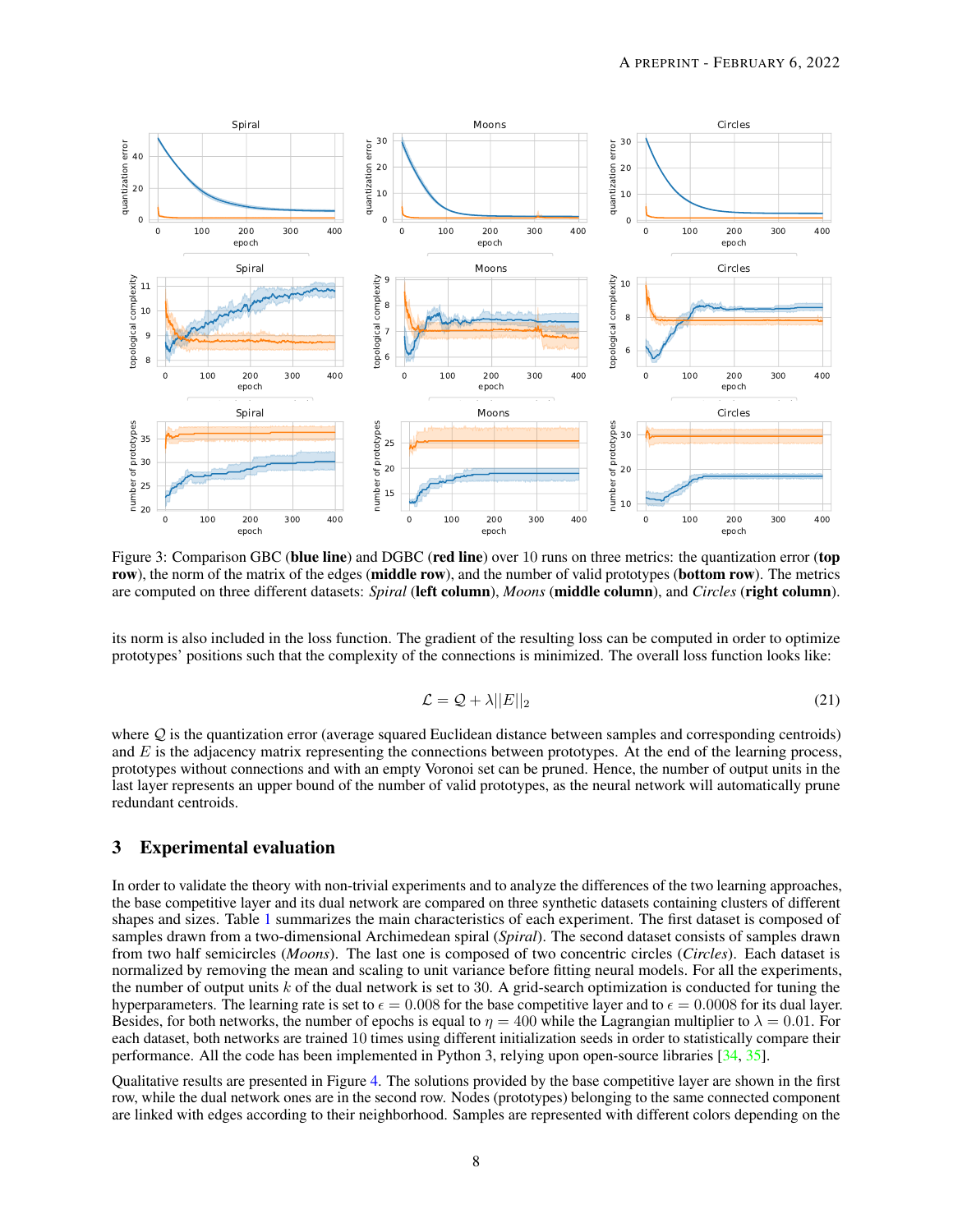| DATASET        |     | SAMPLES FEATURES CLUSTERS |  |
|----------------|-----|---------------------------|--|
| SPIRAL         | 500 |                           |  |
| <b>MOONS</b>   | 500 | 7                         |  |
| <b>CIRCLES</b> | 500 |                           |  |

<span id="page-8-0"></span>Table 1: Synthetic datasets used for the experiments.

cluster they belong to. Qualitative considerations considering the location of prototypes suggest that good clustering performance can be obtained using both networks. However, as shown in Figure [3,](#page-7-0) the dual network tends to propose solutions using a slightly higher number of prototypes, thus finding better connections between them and providing a superior representation of the underlying topology, especially considering the *Spiral* and the *Circles* datasets, where clusters are well separated.

In order to assess the main characteristics of the learning process, several metrics are evaluated while training the two networks on the three benchmark datasets. Figure [3](#page-7-0) shows for each dataset a comparison between the base layer and its dual on three key metrics: the quantization error, the topological complexity of the solution (i.e. the norm of the edge matrix), and the number of valid prototypes (i.e. the ones with a non-empty Voronoi set). The main differences between the two approaches are outlined by the quantization error. Both networks seem to converge to similar local minima in all scenarios, thus validating their theoretical equivalence. Nonetheless, the single-layer dual network exhibits a much faster rate of convergence compared to a standard competitive layer. The training of the dual network appears much more stable as outlined by a much lower variance of the quantization error.

## 3.1 An application to high-dimensional clustering

Here the performance of the standard competitive layer and its dual network in tackling high dimensional problems is assessed. Sure enough, standard distance-based algorithms generally suffer the well-known curse of dimensionality when dealing with high-dimensional data. Therefore, the intuition described in previous Section about dual-layer performances in this scenario is evaluated by working with an increasing number of features and a fixed number of samples. The MADELON algorithm proposed in  $\left[36\right]$  is used to generate the high-dimensional datasets. This algorithm creates clusters of points normally distributed about vertices of an n-dimensional hypercube. An equal number of cluster and data is assigned to two different classes. Both the number of samples  $(n<sub>s</sub>)$  and the dimensionality of the space  $(n_f)$  in which they are placed can be defined programmatically. More precisely, the number of samples is set



<span id="page-8-1"></span>Figure 4: Experiments on synthetic datasets. From left to right: *Spiral*, *Moons*, and *Circles* dataset.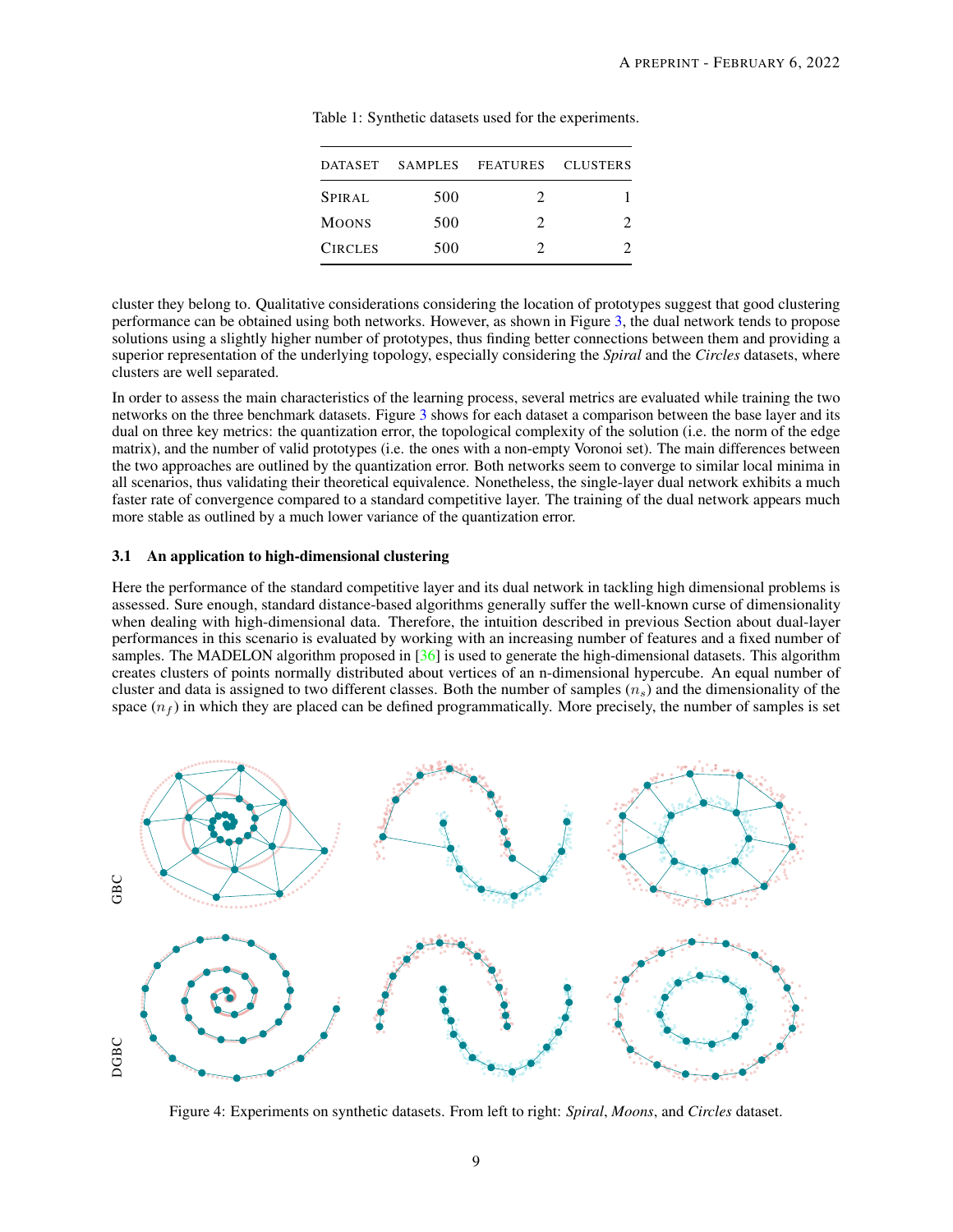to  $n_s = 100$  while the number of features ranges in  $n_f \in [1000, 2000, 3000, 5000, 10000]$ . The number of required centroids is fixed to one tenth the number of input samples. Three different networks are compared: the base network (GBC layer), a single dual layer network (DGBC), and a deep variant of the dual network with two hidden layers of 10 neurons each (deep-DGBC). Results are averaged over 10 repetitions on each dataset. Accuracy for each cluster is calculated by considering true positive those samples belonging to the class more represented and false positive the remaining data. As shown in the top plot of Fig. [5,](#page-9-0) GBC accuracy already drops when the number of feature is higher than 1000. DBGC and deep-DBGC, instead, are more capable to deal with high-dimensional data and their accuracy remains near 100% until 2000 and 3000, respectively. Nevertheless, all the proposed methods struggle when dealing with higher-dimensional data.



<span id="page-9-0"></span>Figure 5: Accuracy of the GBC and the DBGC layer, and the deep DBGC network tested while working with fixed number of samples and an increasing number of features (top) and a fixed number of features and an increasing number of samples (bottom) on the synthetic MADELON dataset [\[36\]](#page-11-9). Error bands represent the standard error of the mean.

A further experiment is also performed in order to check whether the opposite scenario holds true - i.e. that the DBGC layer was not suitable for working with a high number of samples (corresponding to a high number of network inputs). In order to do that we repeated the experiment on the MADELON dataset by setting a fixed number of features  $n_f = 100$ , while working with an increasing number of samples  $n_s \in [10^2, 10^3, 10^4]$ . In the bottom plot of Fig[.5,](#page-9-0) it is shown that notwithstanding a higher computational complexity, DBGC and deep-DBGC are still capable to find a perfect quantization even when dealing with a very high number of samples.

# 4 Conclusion

This work sketches a novel interpretation of topological competitive learning using backpropagation. The foundation of a new theory is provided bridging two research fields which are usually thought as disjointed: gradient-based learning and unsupervised competitive neighborhood-based learning. This theory may represent the basis for a comprehensive reinterpretation of supervised and unsupervised learning with neural networks. Besides, as outlined in the experimental section, the framework can be easily extended to integrate complex topological structures and relationships among prototypes. The two novel competitive layers presented in this work represent the first steps towards the integration of competitive and topological learning with deep neural architectures, outlining the power and flexibility of the approach paving the way towards more advanced and challenging learning tasks such as: topological nonstationary clustering  $[37]$ , hierarchical clustering  $[12, 7]$  $[12, 7]$  $[12, 7]$ , core set discovery  $[38, 39]$  $[38, 39]$  $[38, 39]$ , incremental and attention-based approaches, or multi-objective optimization of a latent space with topological constraints.

# Software

To enable code reuse, the Python code for the mathematical models including parameter values and documentation is freely available under Apache [2](#page-9-1).0 Public License from a GitHub repository  $2$ . The whole package can also be downloaded directly from PyPI<sup>[3](#page-9-2)</sup>. Unless required by applicable law or agreed to in writing, software will be distributed on an "as is" basis, without warranties or conditions of any kind, either express or implied.

<span id="page-9-1"></span> $^2$ <https://github.com/pietrobarbiero/deep-topological-learning>

<span id="page-9-2"></span><sup>3</sup> <https://pypi.org/project/deeptl/1.0.0/>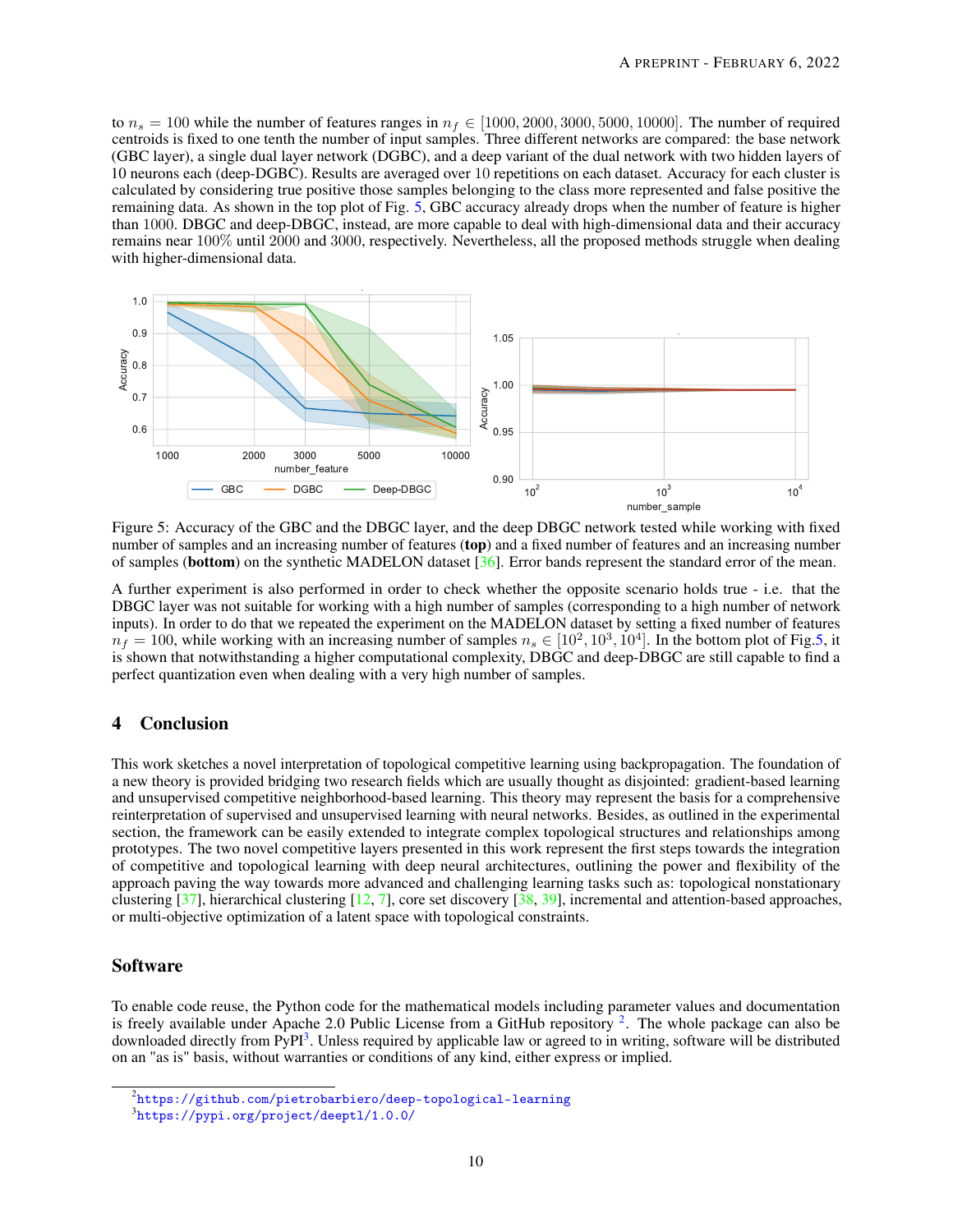## References

- <span id="page-10-0"></span>[1] James MacQueen et al. Some methods for classification and analysis of multivariate observations. In *Proceedings of the fifth Berkeley symposium on mathematical statistics and probability*, volume 1, pages 281–297. Oakland, CA, USA, 1967.
- <span id="page-10-1"></span>[2] G. Mclachlan and K. Basford. *Mixture Models: Inference and Applications to Clustering*, volume 38. 01 1988.
- <span id="page-10-2"></span>[3] Martin Ester, Hans-Peter Kriegel, Jörg Sander, Xiaowei Xu, et al. A density-based algorithm for discovering clusters in large spatial databases with noise. In *Kdd*, volume 96, pages 226–231, 1996.
- <span id="page-10-3"></span>[4] Robin Sibson. Slink: an optimally efficient algorithm for the single-link cluster method. *The computer journal*, 16(1):30–34, 1973.
- <span id="page-10-4"></span>[5] D. Defays. An efficient algorithm for a complete link method. *The Computer Journal*, 20(4):364–366, 01 1977.
- <span id="page-10-5"></span>[6] Leonard Kaufman and Peter J Rousseeuw. *Finding groups in data: an introduction to cluster analysis*, volume 344. John Wiley & Sons, 2009.
- <span id="page-10-6"></span>[7] Giansalvo Cirrincione, Gabriele Ciravegna, Pietro Barbiero, Vincenzo Randazzo, and Eros Pasero. The gh-exin neural network for hierarchical clustering. *Neural Networks*, 121:57–73, 2020.
- <span id="page-10-7"></span>[8] Teuvo Kohonen. Self-organized formation of topologically correct feature maps. *Biological cybernetics*, 43(1):59– 69, 1982.
- <span id="page-10-8"></span>[9] Thomas Martinetz, Klaus Schulten, et al. A" neural-gas" network learns topologies. 1991.
- <span id="page-10-9"></span>[10] Bernd Fritzke. A growing neural gas network learns topologies. In *Advances in neural information processing systems*, pages 625–632, 1995.
- <span id="page-10-10"></span>[11] Bernd Fritzke. A self-organizing network that can follow non-stationary distributions. In *International conference on artificial neural networks*, pages 613–618. Springer, 1997.
- <span id="page-10-11"></span>[12] E. J. Palomo and E. López-Rubio. The growing hierarchical neural gas self-organizing neural network. *IEEE Transactions on Neural Networks and Learning Systems*, 28(9):2000–2009, 2017.
- <span id="page-10-12"></span>[13] E. J. Palomo, M. A. Molina-Cabello, E. López-Rubio, and R. M. Luque-Baena. A new self-organizing neural gas model based on bregman divergences. In *2018 International Joint Conference on Neural Networks (IJCNN)*, pages 1–8, 2018.
- <span id="page-10-13"></span>[14] Donald Olding Hebb. *The organization of behavior: A neuropsychological theory*. Psychology Press, 2005.
- <span id="page-10-14"></span>[15] Thomas Martinetz. Competitive hebbian learning rule forms perfectly topology preserving maps. In *International conference on artificial neural networks*, pages 427–434. Springer, 1993.
- <span id="page-10-15"></span>[16] R. H. White. Competitive hebbian learning. In *IJCNN-91-Seattle International Joint Conference on Neural Networks*, volume ii, pages 949 vol.2–, 1991.
- <span id="page-10-16"></span>[17] Thomas Martinetz and Klaus Schulten. Topology representing networks. *Neural Networks*, 7(3):507–522, 1994.
- <span id="page-10-17"></span>[18] Bernd Fritzke. Some competitive learning methods. *Artificial Intelligence Institute, Dresden University of Technology*, 1997.
- <span id="page-10-18"></span>[19] Pietro Barbiero, Giovanni Squillero, and Alberto Tonda. Modeling generalization in machine learning: A methodological and computational study, 2020.
- <span id="page-10-19"></span>[20] Naomi Altman and Martin Krzywinski. The curse (s) of dimensionality. *Nature Methods*, 15:399–400, 2018.
- <span id="page-10-20"></span>[21] Karl Pearson. Liii. on lines and planes of closest fit to systems of points in space. *The London, Edinburgh, and Dublin Philosophical Magazine and Journal of Science*, 2(11):559–572, 1901.
- <span id="page-10-21"></span>[22] Yann LeCun, Bernhard Boser, John S Denker, Donnie Henderson, Richard E Howard, Wayne Hubbard, and Lawrence D Jackel. Backpropagation applied to handwritten zip code recognition. *Neural computation*, 1(4):541– 551, 1989.
- <span id="page-10-22"></span>[23] Paul Smolensky. Information processing in dynamical systems: Foundations of harmony theory. Technical report, Colorado Univ at Boulder Dept of Computer Science, 1986.
- <span id="page-10-23"></span>[24] Geoffrey E Hinton and Richard S Zemel. Autoencoders, minimum description length and helmholtz free energy. In *Advances in neural information processing systems*, pages 3–10, 1994.
- <span id="page-10-24"></span>[25] Junyuan Xie, Ross Girshick, and Ali Farhadi. Unsupervised deep embedding for clustering analysis. In *International conference on machine learning*, pages 478–487, 2016.
- <span id="page-10-25"></span>[26] Gang Chen. Deep learning with nonparametric clustering. *arXiv preprint arXiv:1501.03084*, 2015.